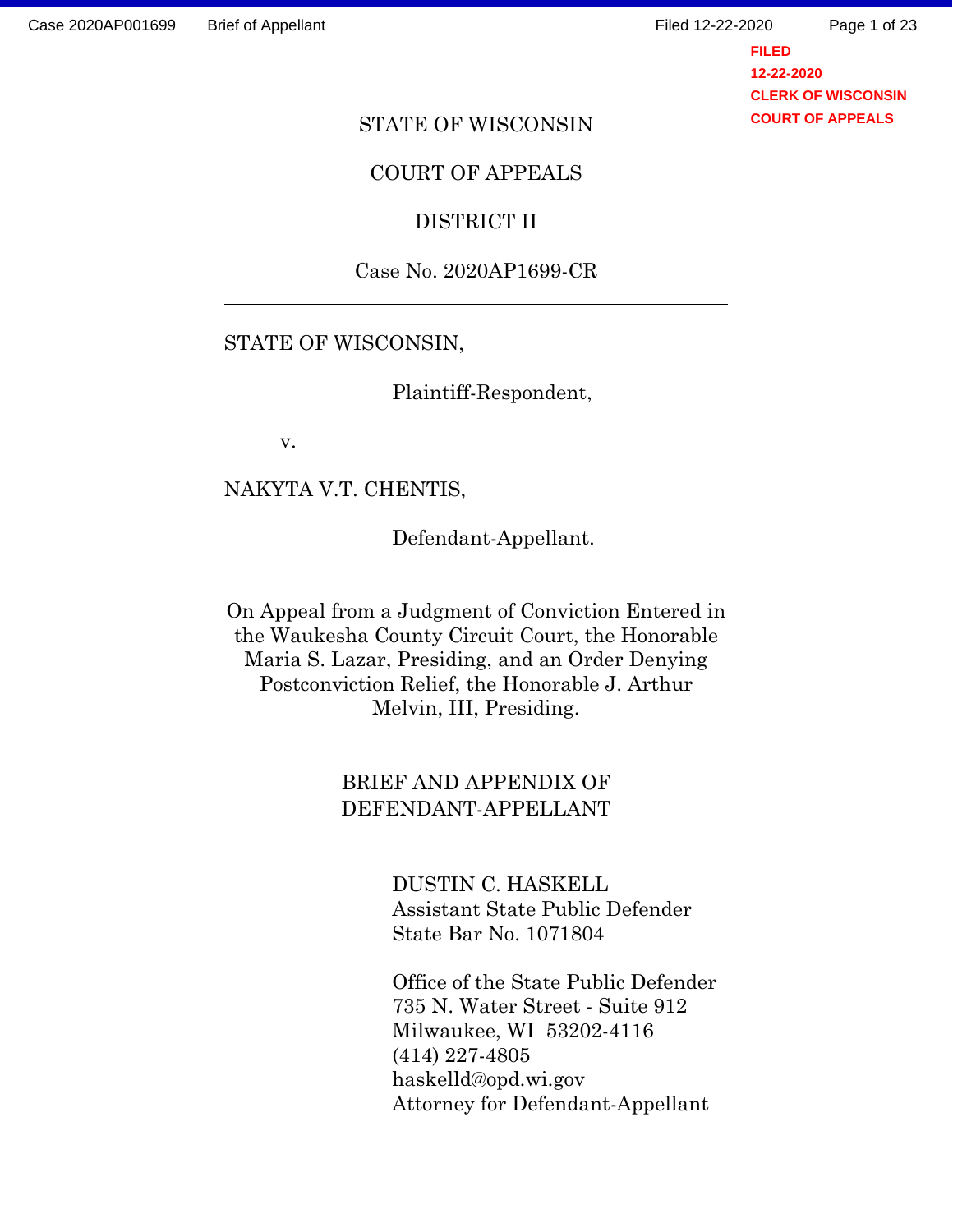# **TABLE OF CONTENTS**

|    |           |                                                                                                                                                                       | Page |
|----|-----------|-----------------------------------------------------------------------------------------------------------------------------------------------------------------------|------|
|    |           |                                                                                                                                                                       |      |
|    |           | POSITION ON ORAL ARGUMENT AND                                                                                                                                         |      |
|    |           |                                                                                                                                                                       |      |
|    |           |                                                                                                                                                                       |      |
| Ι. |           | There was no factual basis for Mr.<br>Chentis' plea because the circuit court<br>was not presented with sufficient facts to<br>conclude that he knowingly possessed a |      |
|    | A.        | A defendant is entitled to plea<br>withdrawal if the circuit court fails<br>to establish a factual basis for the                                                      |      |
|    | <b>B.</b> | Mr. Chentis is entitled to plea<br>withdrawal because the record does<br>not establish that he knowingly                                                              |      |
|    |           | <i>Knowing</i> possession of a<br>1.<br>narcotic cannot be presumed<br>when dealing with<br>immeasurably<br>small<br>quantities of the substance 8                    |      |
|    |           | Once the circuit court heard<br>2.<br>Mr. Chentis<br>that<br>was<br>pleading guilty to possessing<br>"trace amounts" of heroin, it                                    |      |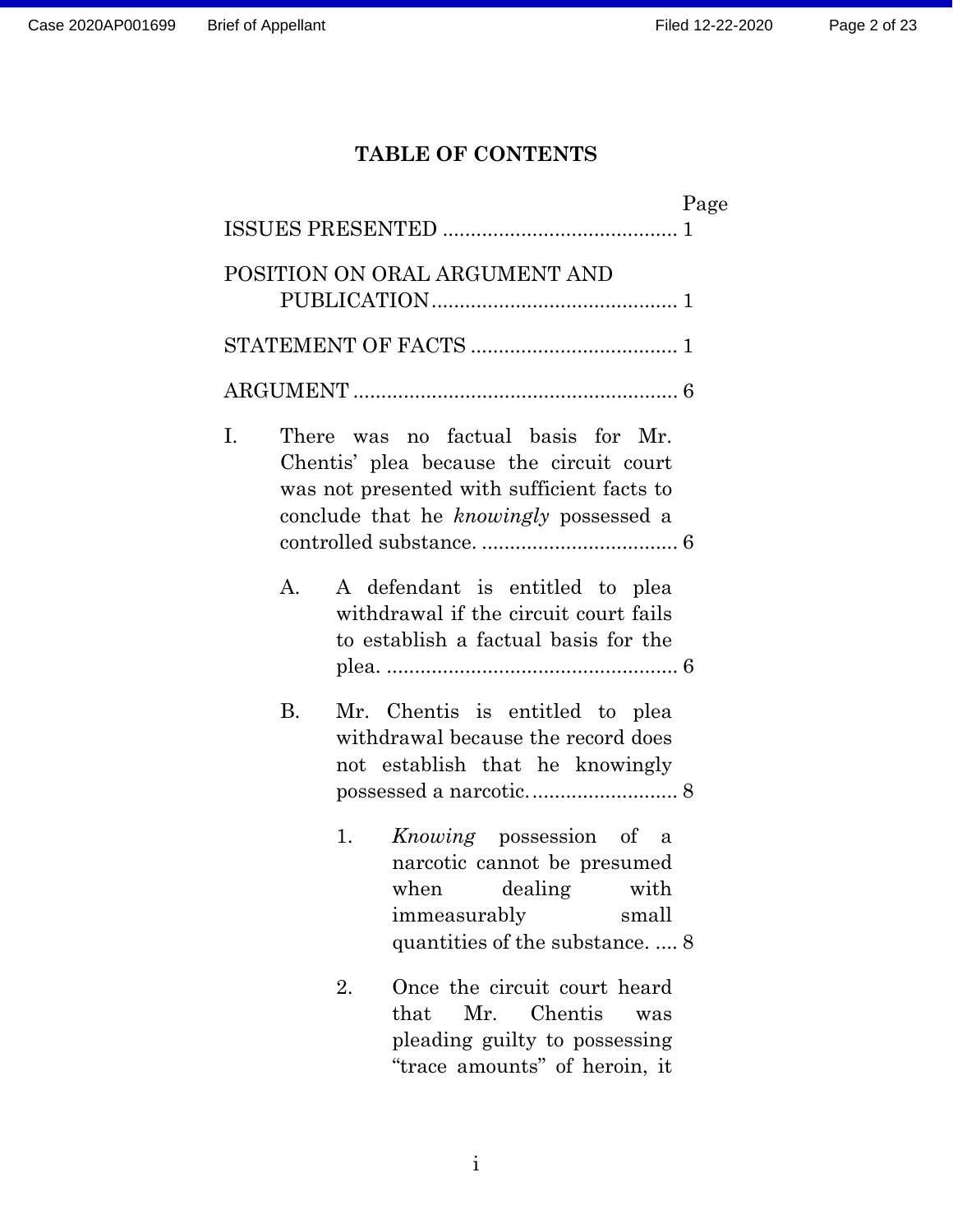| was required to make a<br>further inquiry to satisfy                                                                                                                                  |  |  |  |  |  |
|---------------------------------------------------------------------------------------------------------------------------------------------------------------------------------------|--|--|--|--|--|
| II.<br>This court should remand for a <i>Machner</i><br>hearing to determine whether trial<br>counsel had a strategic reason for failing<br>to seek dismissal to a charge where there |  |  |  |  |  |
| $\mathbf{A}$                                                                                                                                                                          |  |  |  |  |  |
| Trial counsel was ineffective for<br><b>B.</b><br>counseling Mr. Chentis into<br>pleading to a charge that should<br>have been dismissed for lack of                                  |  |  |  |  |  |
|                                                                                                                                                                                       |  |  |  |  |  |
| CERTIFICATION AS TO FORM/LENGTH 18                                                                                                                                                    |  |  |  |  |  |
| CERTIFICATE OF COMPLIANCE WITH                                                                                                                                                        |  |  |  |  |  |
| CERTIFICATE OF COMPLIANCE WITH                                                                                                                                                        |  |  |  |  |  |
| CERTIFICATION AS TO APPENDIX  20                                                                                                                                                      |  |  |  |  |  |
|                                                                                                                                                                                       |  |  |  |  |  |

# **CASES CITED**

| Hill v. Lockhart, |  |
|-------------------|--|
|                   |  |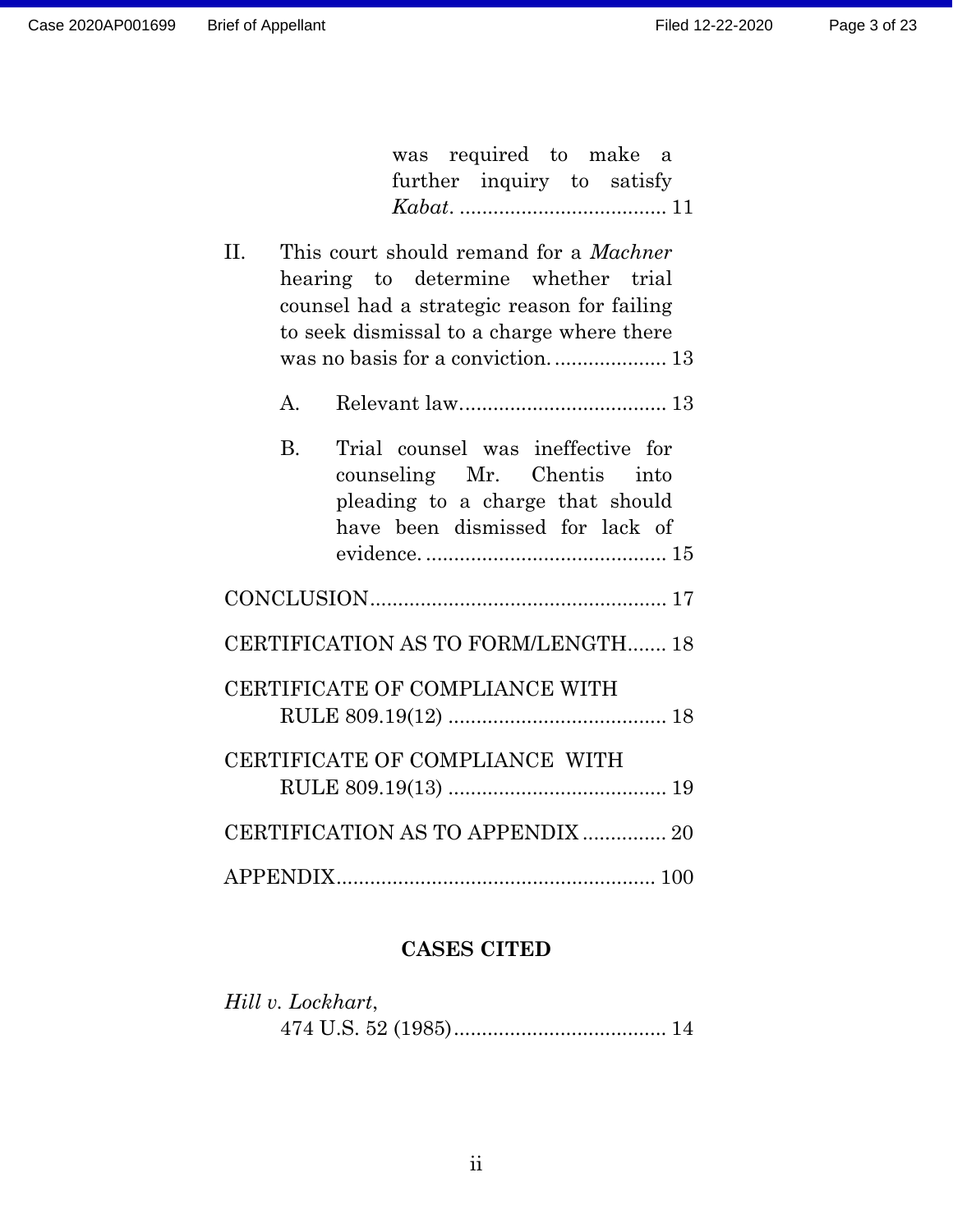| Kabat v. State,                                            |
|------------------------------------------------------------|
| 76 Wis. 2d 224, 251 N.W.2d 38                              |
|                                                            |
| McCarthy v. United States,                                 |
|                                                            |
| State v. Allen,                                            |
| 2004 WI 106,<br>274 Wis. 2d 568, 682 N.W.2d 433  14        |
| State v. Bentley,                                          |
| 201 Wis. 2d 303, 548 N.W.2d 50 (1996) 13                   |
| State v. Brown,                                            |
| 2006 WI 100,<br>293 Wis. 2d 594, 716 N.W.2d 906  7         |
|                                                            |
| State v. Dodd,<br>28 Wis. 2d 643, 137 N.W.2d 465 (1965) 11 |
|                                                            |
| State v. Felton,                                           |
| 110 Wis. 2d 485, 329 N.W.2d 161 (1983) 14                  |
| State v. Machner,                                          |
| 92 Wis. 2d 797, 285 N.W.2d 905                             |
|                                                            |
| State v. Peralta,<br>2011 WI App 81,                       |
| 334 Wis. 2d 159, 800 N.W.2d 512  7                         |
| State v. Poellinger,                                       |
| 153 Wis. 2d 493, 451 N.W.2d 752                            |
|                                                            |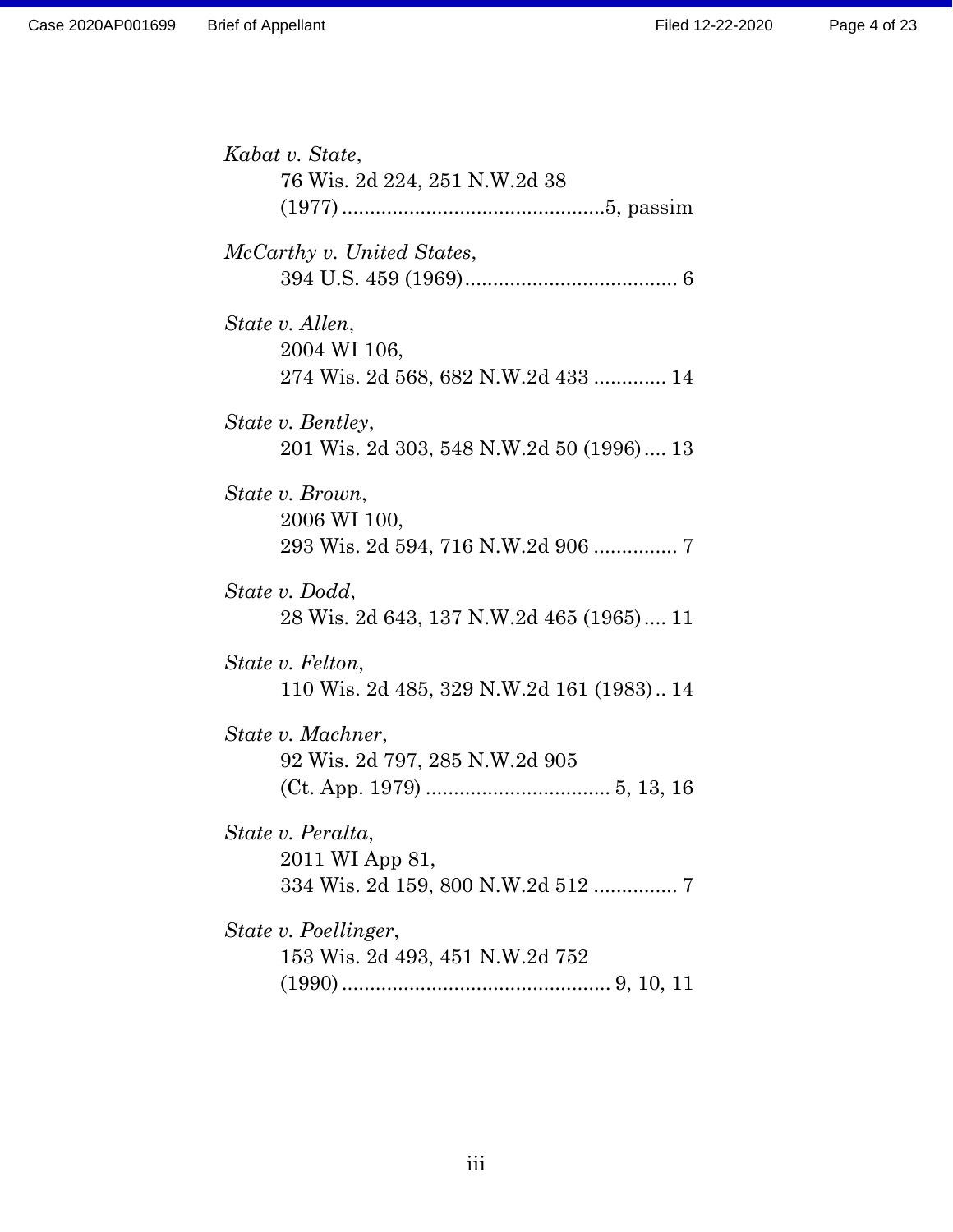| State v. Thomas,                          |
|-------------------------------------------|
| 2000 WI 13,                               |
| 232 Wis. 2d 714, 605 N.W.2d 836  7, 12    |
| State v. Wesley,                          |
| 2009 WI App 118,                          |
| 321 Wis.2 d 151, 772 N.W.2d 232  13, 14   |
| Strickland v. Washington,                 |
|                                           |
| Tri-State Mech., Inc. v. Northland Coll., |
| 2004 WI 100,                              |
| 273 Wis. 2d 471, 681 N.W.2d 302  11       |
| White v. State,                           |
| 85 Wis. 2d 485, 271 N.W.2d 97 (1978) 6, 7 |

# **STATUTES CITED**

| Wisconsin Statutes |  |
|--------------------|--|
|                    |  |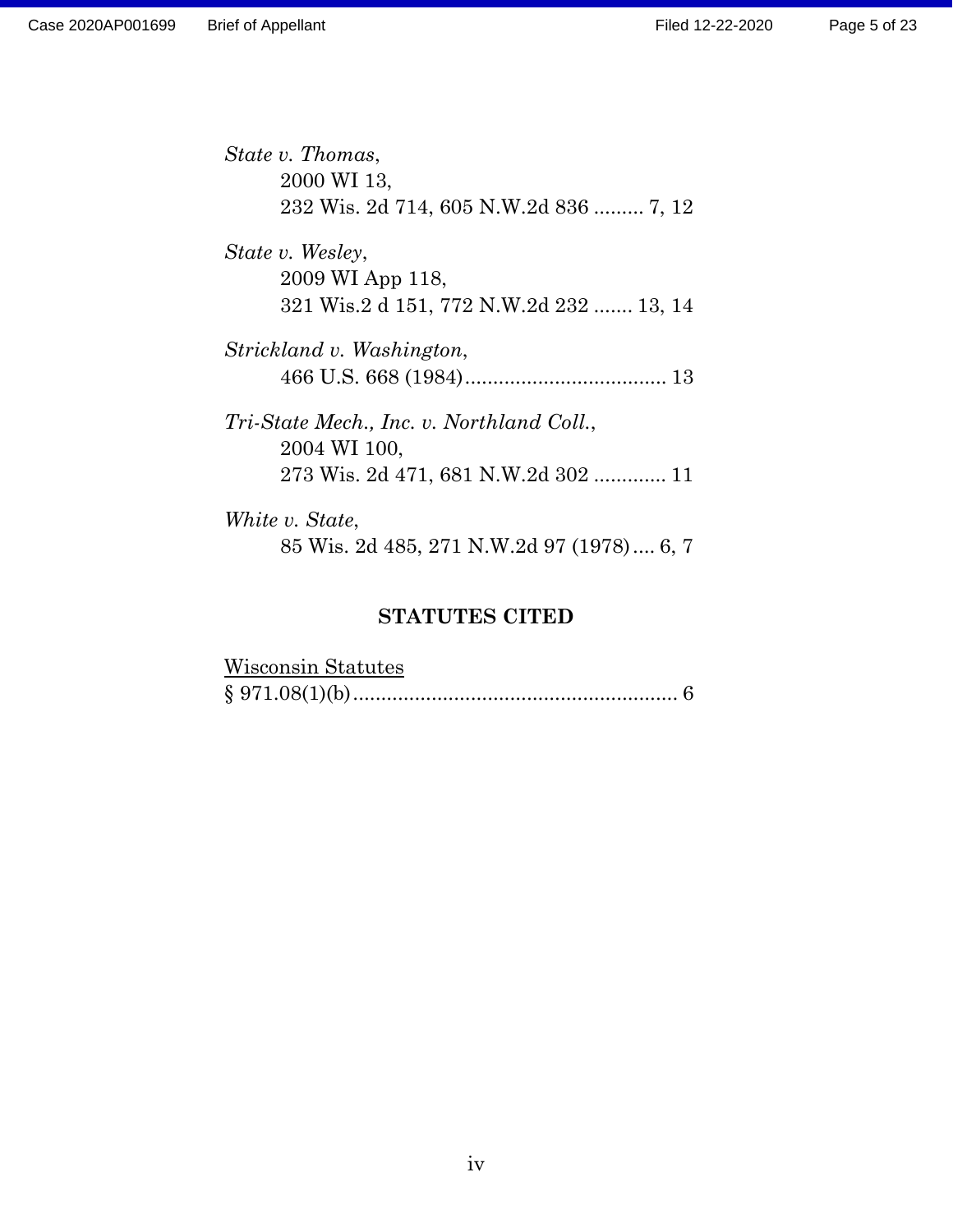### **ISSUES PRESENTED**

1. Was there a factual basis for the defendant's plea where the allegations used to support the plea would have been insufficient to sustain a conviction had there been a trial?

The circuit court ruled that there was a sufficient factual basis for the defendant's plea.

2. Was trial counsel ineffective for failing to seek dismissal of the charge for which there was insufficient evidence to convict Mr. Chentis?

The circuit court did not reach this issue because it concluded there was a factual basis for Mr. Chentis' prosecution and conviction.

# **POSITION ON ORAL ARGUMENT AND PUBLICATION**

Mr. Chentis does not seek oral argument or publication. This case can be resolved by applying settled law to an undisputed set of facts.

### **STATEMENT OF FACTS**

Nakyta Chentis was charged with possessing a narcotic and possessing drug paraphernalia after police searched his car during a traffic stop and found a white powder in a bag, needles, a pipe, and a metal "cooking cap." (1:2.) A field test of the powder was positive for oxycodone. (1:2.)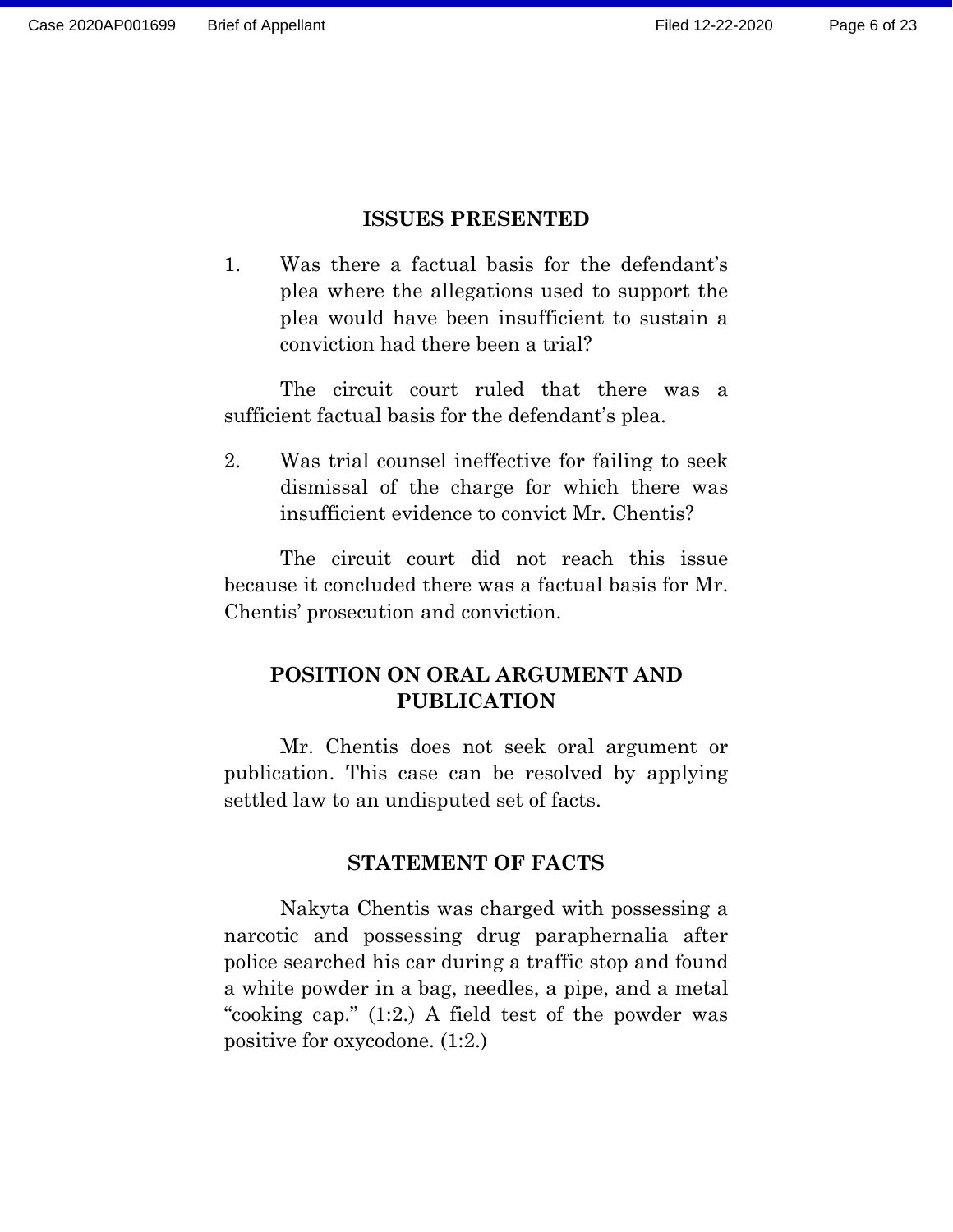At a pretrial hearing on December 4, 2018, Chentis' counsel asked to schedule the case for trial, explaining "I don't believe the substance has been tested by the State lab, at least I don't have any results and I don't think that the State would do that unless it gets scheduled for trial. I am requesting the substance be tested and we are taking the position that it wasn't what the State states it is." (63:2.) The prosecutor agreed that "setting it for trial could probably assist in getting this moved along." (63:3.) The case was scheduled for trial three months later in March 2019.

The crime lab had actually already tested the white powder eight months earlier, and concluded it was not a controlled substance. (33:13; App. 142.) The record does not reflect why the prosecutor did not mention this in court, or why the exculpatory result was not disclosed to the defense.

When submitting the white powder to the crime lab, the Brookfield Police Department also submitted a metal cup for testing.<sup>1</sup> (33:11; App. 140.) The crime lab was not able to collect a sample from the cup, so it used a "menthol rinse" to determine whether it could extract a residue of a controlled substance from the cup. (33:13; App. 142.) The menthol rinse tested positive for heroin and cocaine, but there was not a measurable quantity of either substance. (33:13; App. 142.)

<sup>&</sup>lt;sup>1</sup> The metal "cooking cap" described in the complaint is interchangeably referred to as both a cup and a cap. This brief uses cup to describe the object.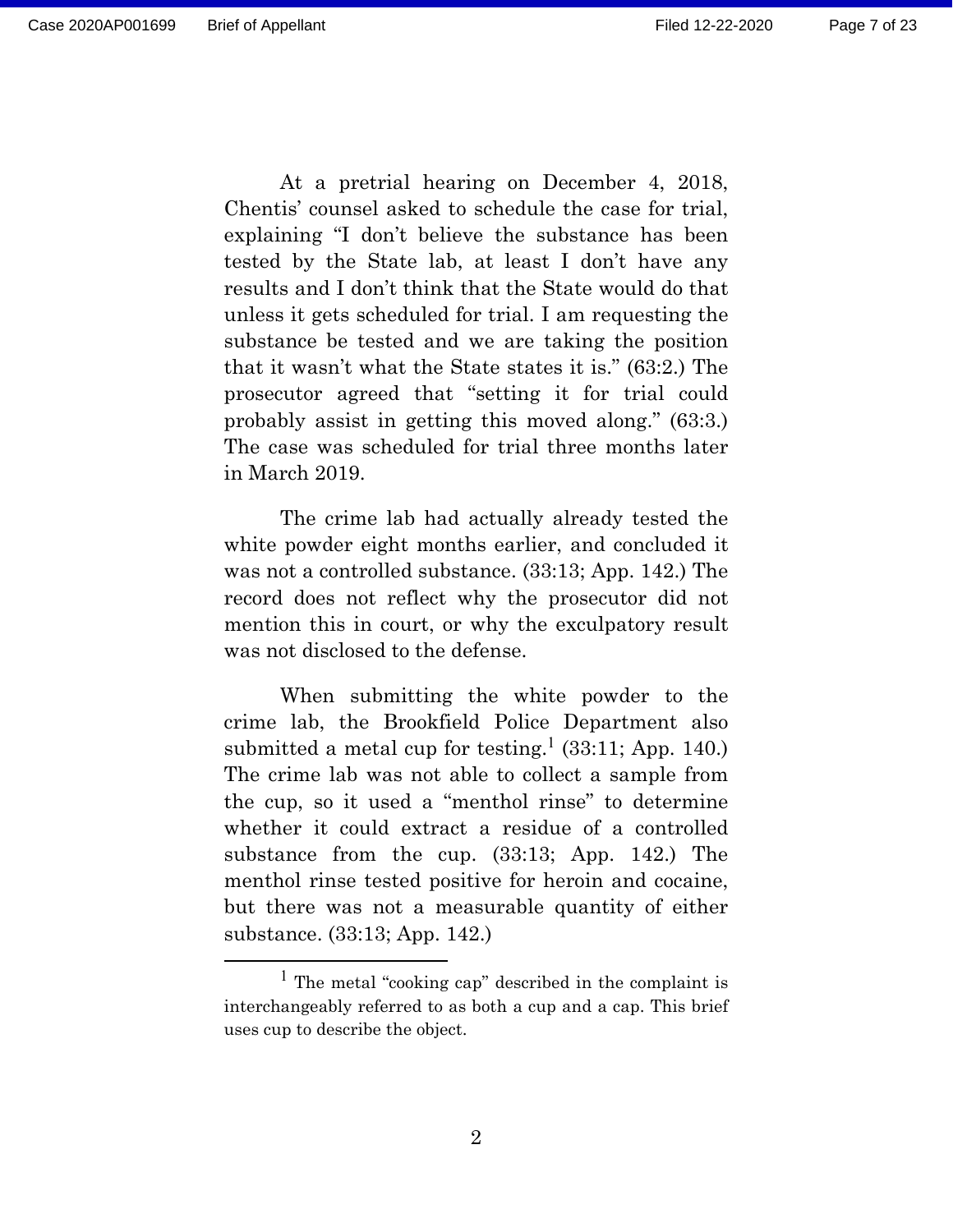At the final pretrial hearing, Mr. Chentis agreed to plead no contest to Count 1, possessing a narcotic, in exchange for the dismissal of Count 2, possessing drug paraphernalia. (64:2-3; App. 109-10.) The prosecutor also agreed to recommend probation. (64:2-3; App. 109-10.)

Neither party told the court about the crime lab result until the court sought to determine whether there was a factual basis for Mr. Chentis' plea.

> The Court: Listen carefully, Mr. Chentis. Given the fact that you've plead [sic] no contest, are there still sufficient facts alleged in the information and complaint upon which this Court could conclude that you were, in fact, guilty of possessing oxycodone on Thursday, July 20, 2017?

- Trial counsel: Your Honor, the reason for the the substance that they tested is not what he ultimately would have been convicted on if the case went to trial. There's been some lab testing of some of the paraphernalia that found trace amounts of heroin, and that's the basis. So I just want to put that on the record, that that's the basis for his no contest plea today.
- The Court: It was a controlled substance, just not that one?
- Trial counsel: Correct. I understand the State could have filed an amended information or done any number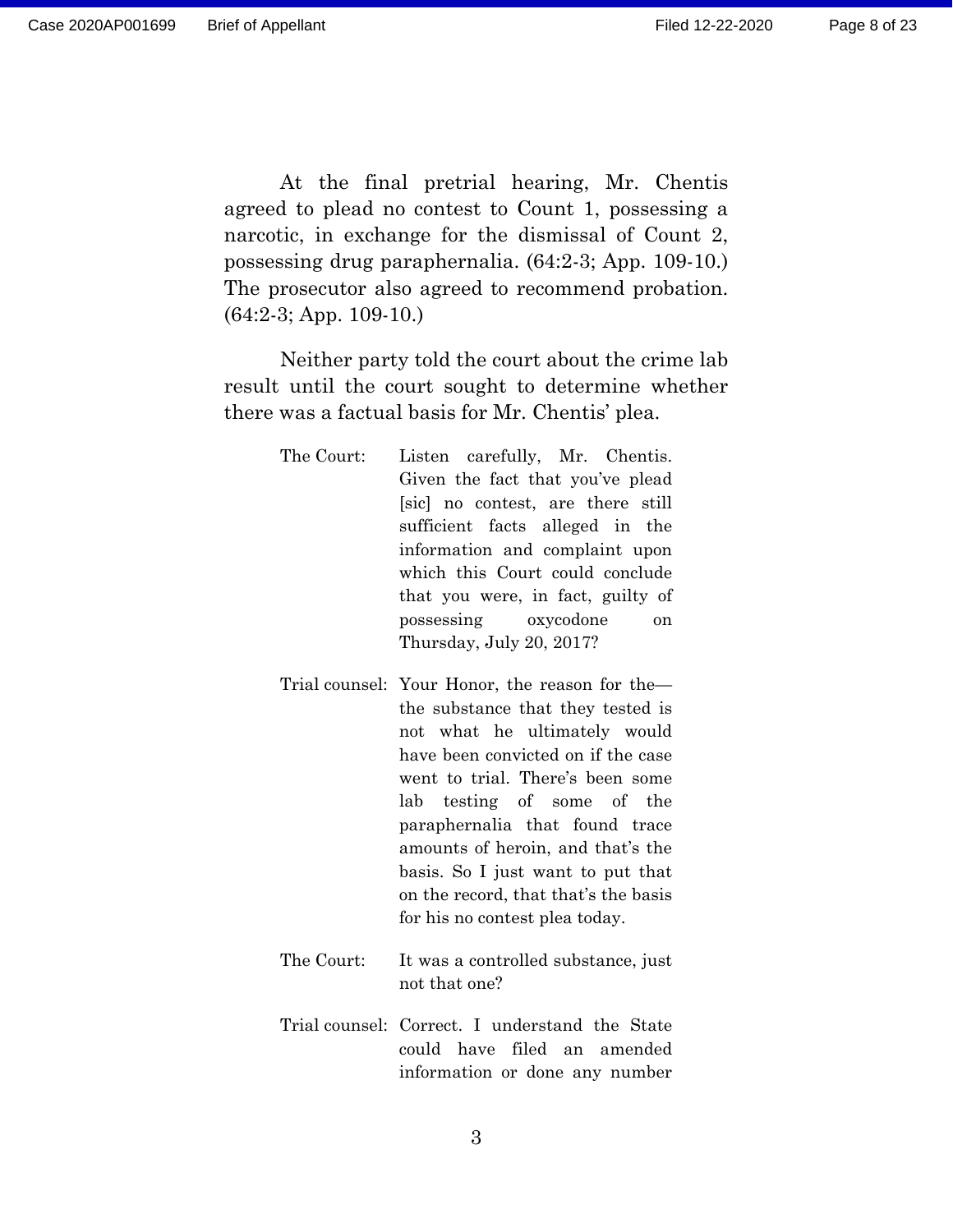Page 9 of 23

of things, but the fact—if the case were to proceed to trial, given what we know through discovery and through the complaint, there is sufficient evidence that Mr. Chentis understands that he could have been found guilty at trial.

The Court: Of possession of a controlled substance?

Trial counsel: Correct.

The Court: Is that your understanding as well, Mr. Chentis.

Mr. Chentis: Yes.

(64:11-12; App. 118-19.) The court then accepted Mr. Chentis' plea. (64:12; App. 119.)

During his sentencing argument, trial counsel reiterated that Mr. Chentis' plea was based on the residue in the cup: "what was tested in this case and tested positive for the presence of heroin was a teacup—the metal tin that a teacup sits in, which was in Mr. Chentis' glove box that he wasn't even aware was in." (64:15; App. 122.)

The court sentenced Mr. Chentis to five months in jail, but stayed that sentence for two years of probation. (64:19; App. 126.)

Mr. Chentis filed a postconviction motion for plea withdrawal arguing: (1) the immeasurable residue would have been insufficient to sustain a conviction at trial, so it could not supply a factual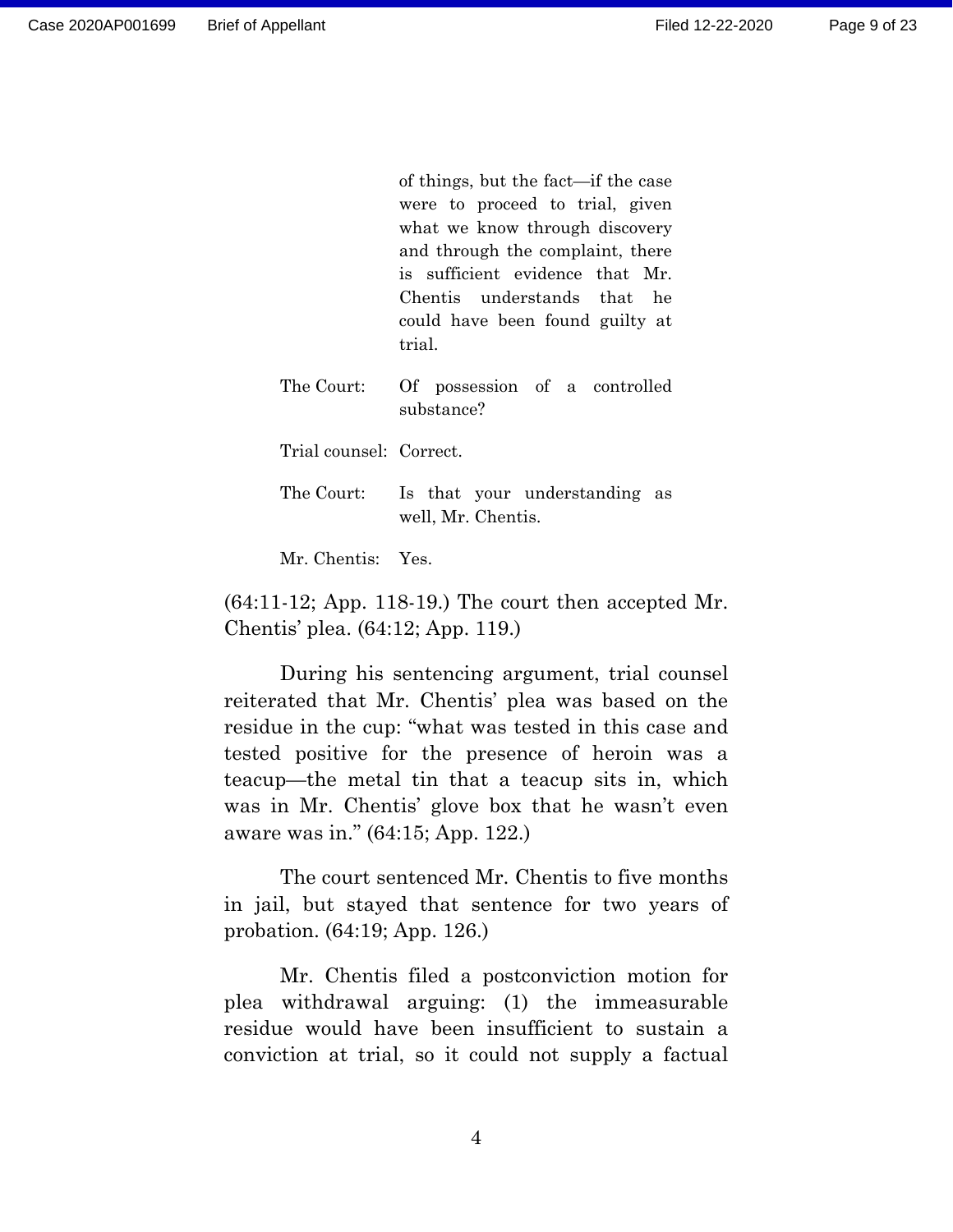basis for his plea, and (2) his counsel was ineffective for advising him to plead no contest to a charge for which he could not be convicted at trial. (33.) Mr. Chentis' motion relied on the Wisconsin Supreme Court's decision in *Kabat v. State*, 76 Wis. 2d 224, 251 N.W.2d 38 (1977), which held that a defendant cannot *knowingly* possess a controlled substance when the substance is present only in an immeasurably small quantity that can only be detected "by the skill of the forensic chemist in isolating a trace of the prohibited narcotic in articles possessed by the defendant." *Id.* at 228.

The circuit court heard arguments from the parties, but denied the motion without an evidentiary hearing under *State v. Machner*, 92 Wis. 2d 797, 285 N.W.2d 905 (Ct. App. 1979). (65:45; App. 103.)

The court concluded that Mr. Chentis knowingly and voluntarily entered his plea. (65:44; App. 102.) The court noted that a jury would have heard about the heroin in a cup, and had it heard the evidence, a reasonable jury could have convicted Mr. Chentis. (65:44-45; App. 102-03.)

5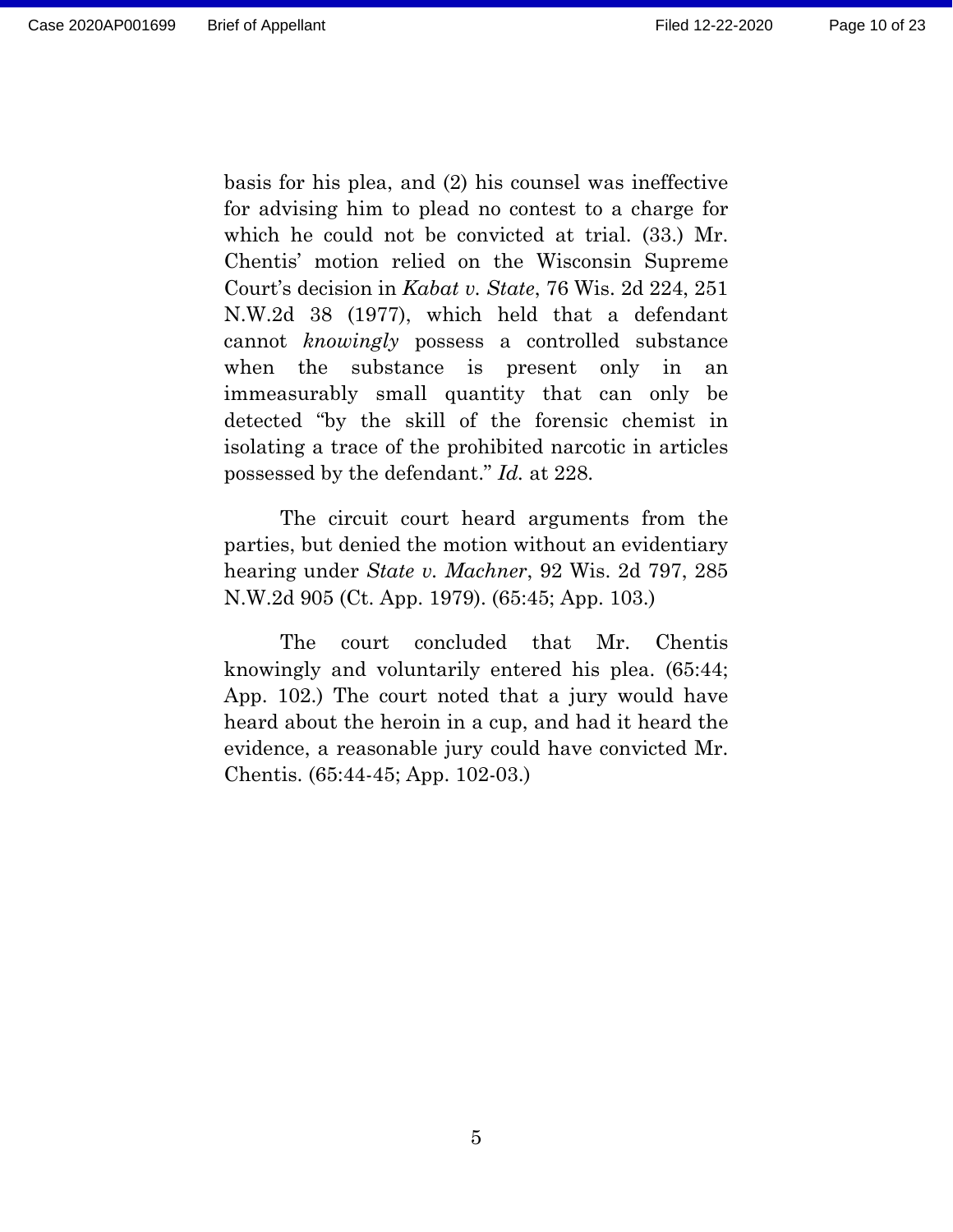### **ARGUMENT**

**I. There was no factual basis for Mr. Chentis' plea because the circuit court was not presented with sufficient facts to conclude that he** *knowingly* **possessed a controlled substance.** 

Mr. Chentis is entitled to plea withdrawal because the record fails to establish that he knowingly possessed a narcotic. Mr. Chentis pleaded no contest to possessing a quantity of heroin so small that even the crime lab could not measure it. The Wisconsin Supreme Court has held that a conviction based on possession of such an unidentifiable quantity cannot stand. *Kabat v. State*, 76 Wis. 2d 224, 251 N.W.2d 38 (1977). Therefore, there was no factual basis for Mr. Chentis' plea, and he is entitled to plea withdrawal.

> A. A defendant is entitled to plea withdrawal if the circuit court fails to establish a factual basis for the plea.

When a defendant pleads guilty or no contest the court must "make such inquiry as satisfies it that the defendant in fact committed the crime charged." Wis. Stat. § 971.08(1)(b); *McCarthy v. United States*, 394 U.S. 459, 467 (1969); *White v. State*, 85 Wis. 2d 485, 488, 271 N.W.2d 97 (1978). In other words, the court must find in its review of the record that there is a factual basis for the crime and that the defendant is knowingly admitting to those facts. *McCarthy*, 394 U.S. at 466-67.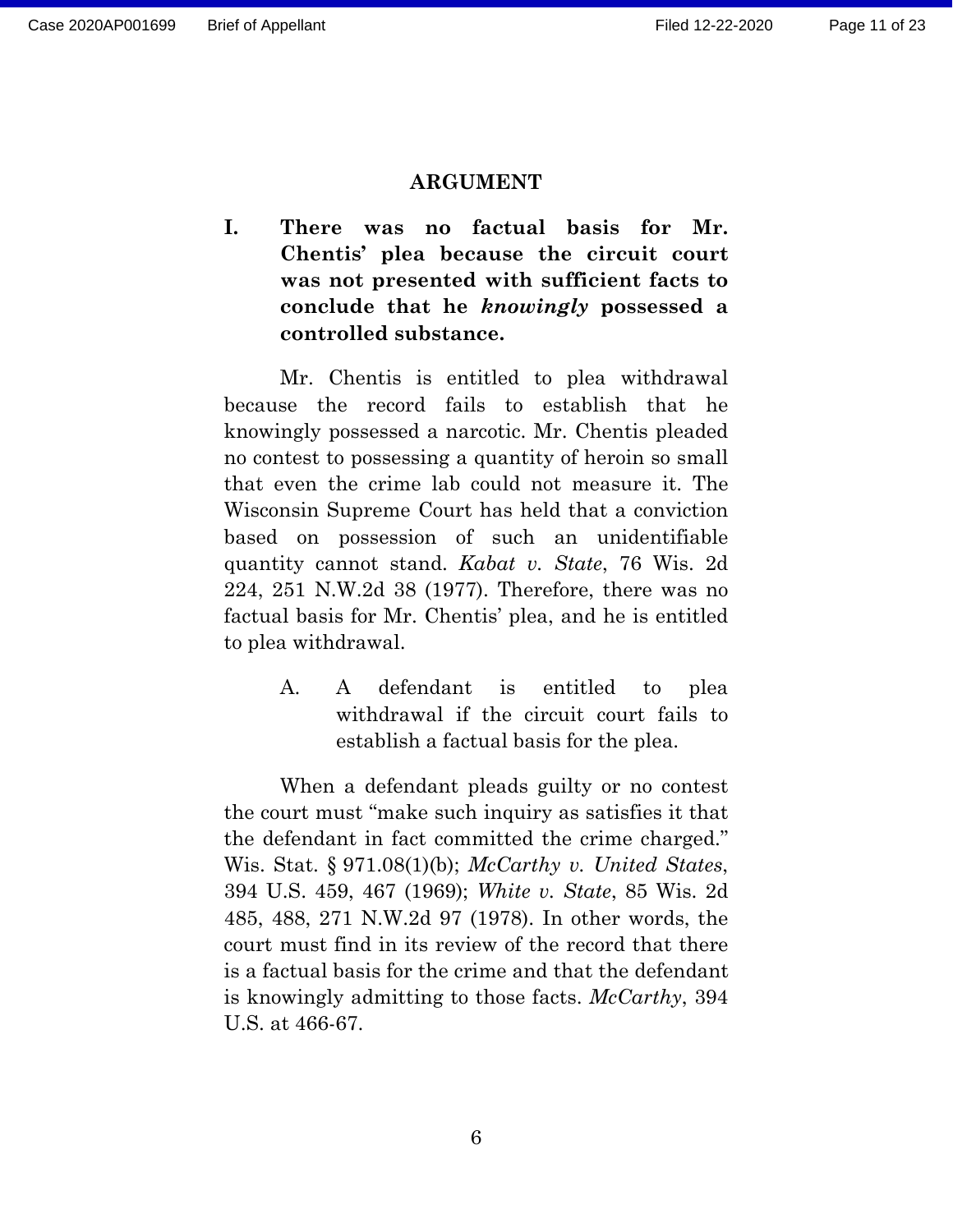The circuit court must make this inquiry to protect "a defendant who is in the position of pleading voluntarily with an understanding of the nature of the charge but without realizing that his conduct does not actually fall within the charge." *White*, 85 Wis. 2d at 491. Thus, the court is not merely a rubber stamp for the parties' plea agreement. Instead, the court must play an active role in ensuring the defendant is actually guilty of the charged offense. Moreover, the court must not accept the plea when it becomes apparent that the defendant is not guilty of the charged offense. *See id.*

A defendant is entitled to plea withdrawal upon showing that "a refusal to allow withdrawal of the plea would result in a manifest injustice." *State v. Brown*, 2006 WI 100, ¶ 18, 293 Wis. 2d 594, 716 N.W.2d 906. "[I]f a circuit court fails to establish a factual basis that the defendant admits constitutes the offense pleaded to, manifest injustice has occurred," and the defendant can withdraw the plea. *State v. Thomas*, 2000 WI 13, ¶ 17, 232 Wis. 2d 714, 605 N.W.2d 836.

Where the factual basis is determined through non-testimonial evidence, as occurred here, the appellate court decides independently whether a factual basis exists. *State v. Peralta*, 2011 WI App 81, ¶ 16, 334 Wis. 2d 159, 800 N.W.2d 512.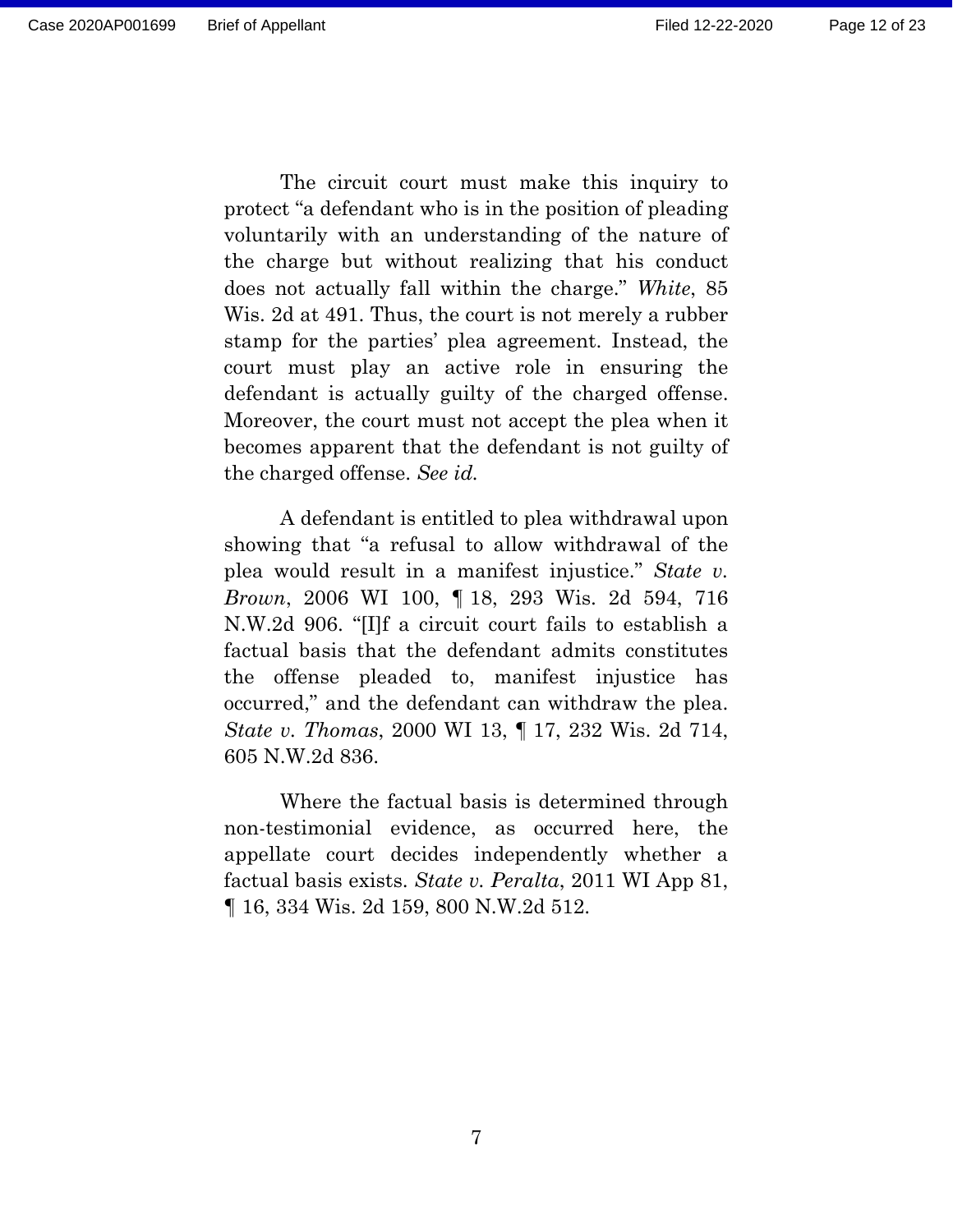Mr. Chentis is entitled to plea withdrawal because the facts presented to the court were insufficient to show that he knowingly possessed a narcotic. Mr. Chentis pleaded no contest to possessing "trace amounts of heroin" discovered in a metal cup after the crime lab revealed that the white powder that originally supported the charge was not a controlled substance. (64:11-12; App. 118-19.) However, the State would have been unable to secure a conviction based on his possession of this immeasurably small residue, so there was no basis for the court to accept Mr. Chentis' plea.

narcotic.

1. *Knowing* possession of a narcotic cannot be presumed when dealing with immeasurably small quantities of the substance.

This case is controlled by the Wisconsin Supreme Court's decision in *Kabat v. State*, which held that a defendant cannot *knowingly* possess an immeasurable residue of a controlled substance. There, the defendant was prosecuted for possessing marijuana after the ash in a pipe he possessed was found to contain the active ingredients for marijuana. 76 Wis. 2d 227-28. The defendant conceded that he possessed the marijuana, but argued no jury could reasonably find that he did so knowingly. *Id.* at 227.

The Wisconsin Supreme Court agreed, holding that "the presence of the narcotic must be reflected in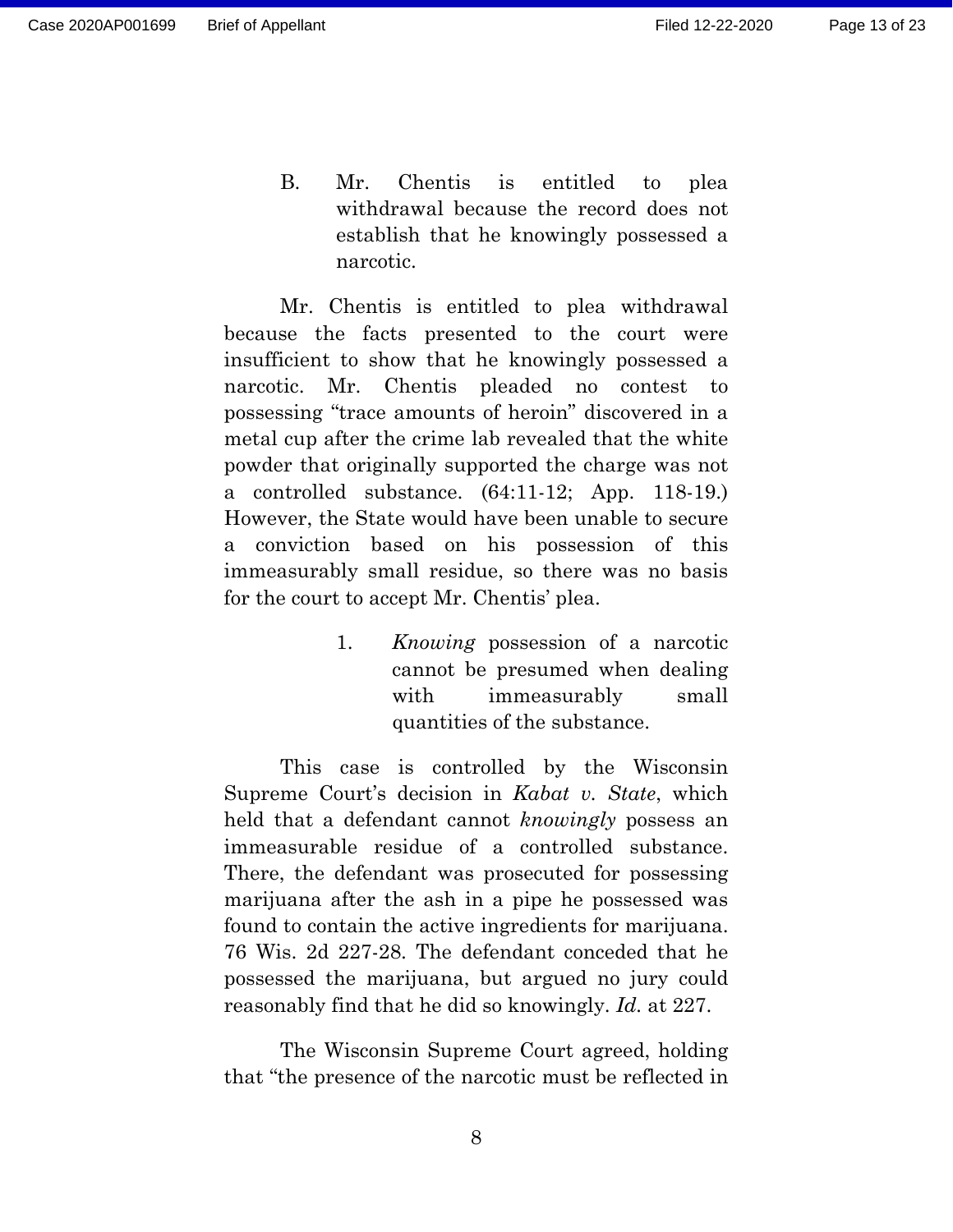such form as reasonably imputes knowledge to the defendant." *Id.* at 228 (internal quotations and emphasis omitted). The court explained, "Guilt or innocence on a charge of illegally possession may not be determined solely by the skill of the forensic chemist in isolating a trace of the prohibited narcotic in articles possessed by the defendant." *Id.* The court held that the small quantity of marijuana in the pipe's ashes could not be "sufficient to sustain a conviction of knowing possession of a narcotic." *Id.* at 229.

Just as in *Kabat*, this case involves an immeasurably small quantity of a narcotic. The substance in this case was only detectable by use of a "menthol rinse" to extract it from the metal container. (33:13; App. 142.) Even the crime lab was unable to identify a specific quantity of the substance. (33:13; App. 142.) Mr. Chentis' conviction was impossible for the same reason the conviction was overturned in *Kabat*; his guilt could not rest on the crime lab's skill at isolating an unobservable substance from a metal surface that happened to contain a controlled substance.

This case is easily distinguished from *State v. Poellinger*, 153 Wis. 2d 493, 451 N.W.2d 752 (1990), a case where a defendant unsuccessfully sought to have her conviction overturned under *Kabat*. There, police searched the defendant's purse during a traffic stop. *Id.* at 498. Inside, they found a glass vial and a compact with two mirrors that "appeared to have been recently licked or wiped off wet, leaving a powdery residue." *Id.* A crime analyst found cocaine in the threads of the vial used to hold the cap. *Id.* At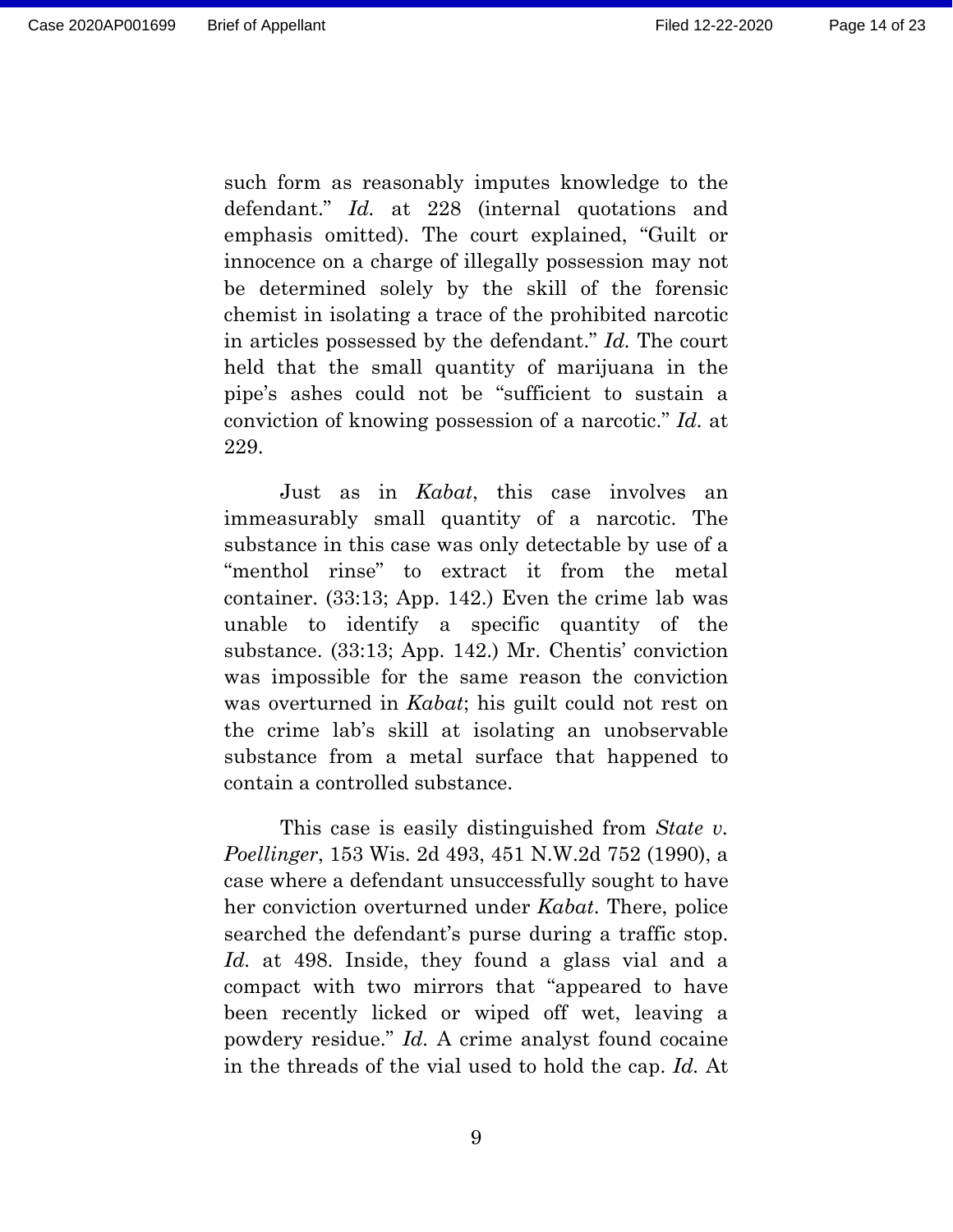the ensuing trial, the defendant admitted that the vial previously contained cocaine, which she used with her boyfriend. *Id.* at 498-99.

On appeal, the defendant argued her conviction was void under *Kabat* because she was found with such a small quantity of cocaine. The Wisconsin Supreme Court disagreed, pointing out two reasonable theories that could have led to her conviction. First, the jury could reasonably conclude that she looked at the vial when replacing the cap as many people do when putting caps on containers and she would have been aware of the remaining cocaine. *Id.* at 508-09. Second, "[o]n the basis of [the common knowledge that a substance will often remain in a container unless vigorously cleaned], *together with the defendant's admission that she knew that the vial contained cocaine at one time*, the jury could reasonably infer that the defendant knew that the vial contained residual amounts of cocaine at the time of her arrest." *Id.* at 509 (emphasis added). Thus, in the absence of an easily observable quantity of the drug, her confession was necessary for the conviction.

In contrast, Mr. Chentis' conviction could not be sustained under either theory from *Poellinger*. First, unlike *Poellinger*, this case does not involve a distinct quantity of drugs that could be observed, collected, and tested. The record before the trial court contained no allegation that a residue could be seen on the metal cup, as it was seen on the vial threads or the compact from *Poellinger*. Second, the complaint did not include any allegation that Mr. Chentis admitted to knowingly possessing the narcotic like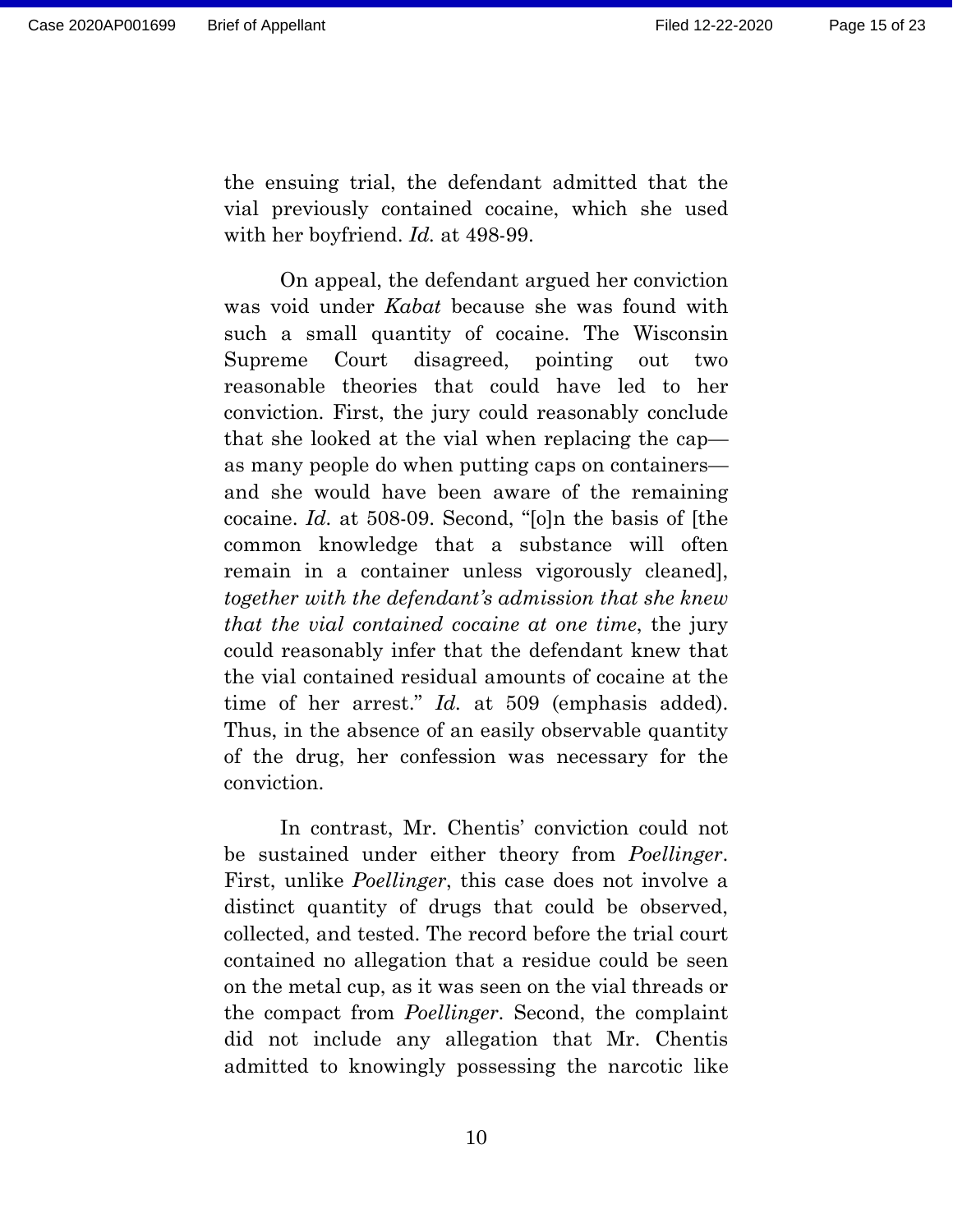the defendant from *Poellinger* did. Rather, his attorney insisted at sentencing that Mr. Chentis did not even know about the metal cup in his car. If Mr. Chentis told police that he possessed the cup and used it when possessing heroin, there may have been a basis to accept his plea. But without a confession to knowing possession, this case is governed by *Kabat*, holding that such a minuscule quantity of a drug cannot be used to impute knowing possession.

> 2. Once the circuit court heard that Mr. Chentis was pleading guilty to possessing "trace amounts" of heroin, it was required to make a further inquiry to satisfy *Kabat*.

The circuit court needed to conduct a further inquiry into the factual basis for Mr. Chentis' conviction after his counsel said he was pleading to possessing "trace amounts" of heroin. (64:11; App. 118.) The circuit court is presumed to know the law, so it must be presumed that the court knew the rule from *Kabat*. *See Tri-State Mech., Inc. v. Northland Coll.*, 2004 WI 100, ¶ 10, 273 Wis. 2d 471, 681 N.W.2d 302. The circuit court, having heard that Mr. Chentis was pleading guilty to possessing "trace amounts" of heroin should have engaged in a further inquiry to establish whether there was enough evidence to impute knowing possession of heroin to Mr. Chentis.

The court could not simply rely on caselaw holding that a defendant may knowingly possess a modicum or unusable quantity of a drug. *State v. Dodd*, 28 Wis. 2d 643, 651, 137 N.W.2d 465 (1965).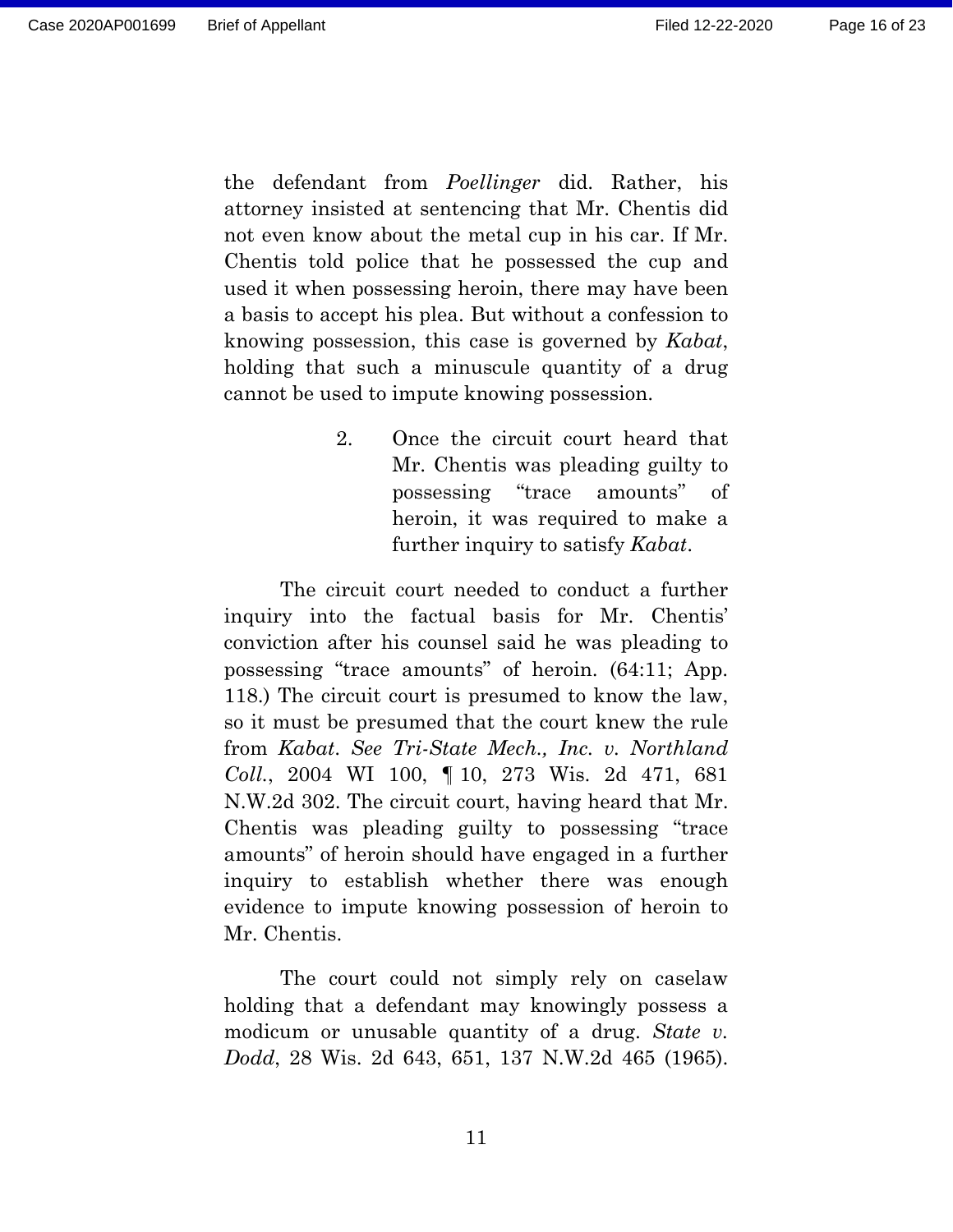*Kabat* requires that when dealing with microscopic quantities of a controlled substance, there must be more than just the presence of the substance to impute knowing possession. The mere fact of the drug's presence is not enough.

"On a motion to withdraw, a court may look at the totality of the circumstances to determine whether a defendant has accepted the factual basis presented underlying the guilty plea." *State v. Thomas*, 2000 WI 13, ¶ 23, 232 Wis. 2d 714, 605 N.W.2d 836. But the record in this case says almost nothing about the circumstances of Mr. Chentis' possession because the parties "amended" the facts underlying the charge without informing the court until it began asking Mr. Chentis about oxycodone. The criminal complaint does not indicate that there was an observable residue in the metal cup. The only statement of the factual basis came from Mr. Chentis' trial counsel, who stated that Mr. Chentis was admitting to possessing "trace amounts" of heroin. But as discussed previously, possessing a "trace amount" of a substance does not necessarily support a conviction. In light of *Kabat*, the circuit court needed to inquire further to ensure that Mr. Chentis' conviction was proper. And as discussed above, in light of the evidence that he possessed an immeasurable and seemingly unobservable quantity of heroin, had the court made that further inquiry, it would have had no basis to accept Mr. Chentis' plea. Therefore, this court should reverse and allow Mr. Chentis to withdraw his plea.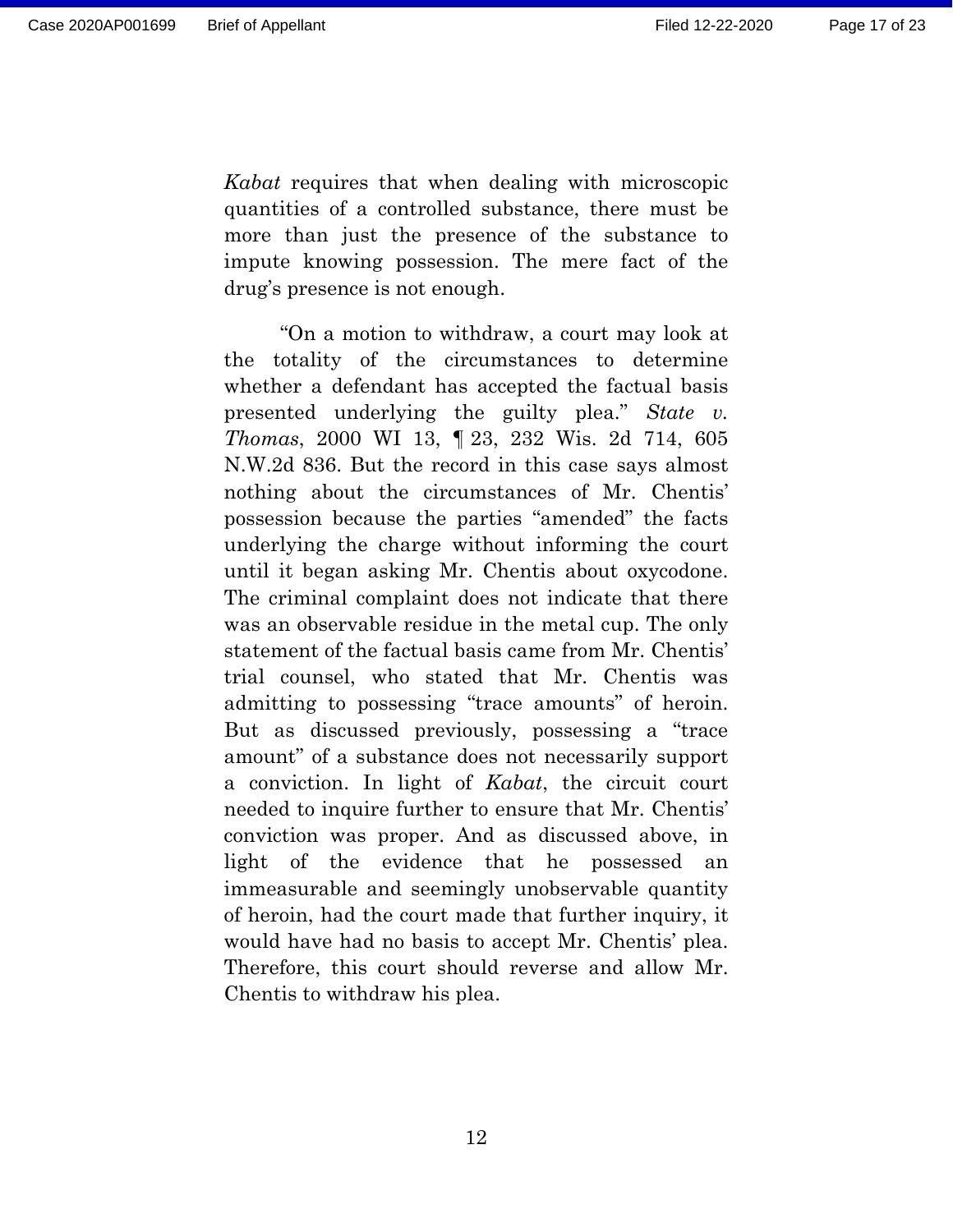**II. This court should remand for a** *Machner* **hearing to determine whether trial counsel had a strategic reason for failing to seek dismissal to a charge where there was no basis for a conviction.** 

The evidence provided to the circuit court was insufficient to establish a factual basis for Mr. Chentis' plea, but the crime lab report further shows that there was no basis for Mr. Chentis to be charged for possessing a controlled substance. After the white powdery substance that formed the basis for the criminal complaint tested negative, counsel should have sought dismissal of the charge against Mr. Chentis. His failure to do so constitutes ineffective assistance of counsel.

A. Relevant law.

The "manifest injustice" test for plea withdrawal "is met if the defendant was denied the effective assistance of counsel." *State v. Bentley*, 201 Wis. 2d 303, 311, 548 N.W.2d 50 (1996). When a plea withdrawal motion and an ineffective assistance of counsel motion are intertwined, the defendant must allege a prima facie case of ineffective assistance of counsel. *State v. Wesley*, 2009 WI App 118, ¶ 23, 321 Wis.2 d 151, 772 N.W.2d 232. The defendant must allege that defense counsel's performance was deficient and that the deficient performance prejudiced the defendant. *Strickland v. Washington*, 466 U.S. 668, 687 (1984).

To establish deficient performance, the defendant must show "facts from which a court could conclude that counsel's representation was below the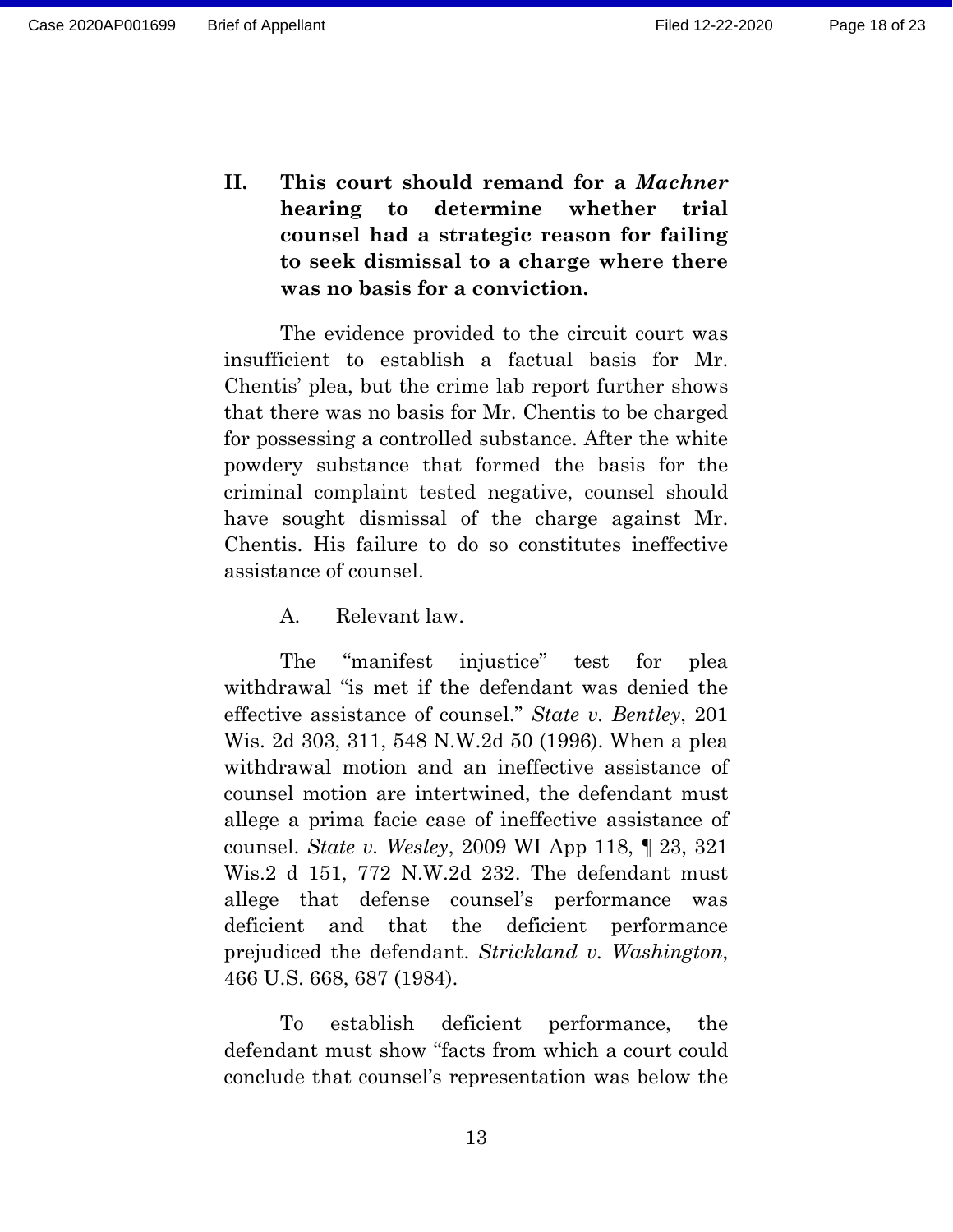objective standard of reasonableness." *Wesley*, 2009 WI App 118,  $\parallel$  23. "To establish prejudice, the defendant must show facts from which a court could conclude that its confidence in a fair result is undermined." *Id.* In plea withdrawal cases, "in order to satisfy the 'prejudice' requirement, the defendant must show that there is a reasonable probability that, but for counsel's errors, he would not have pleaded guilty and would have insisted on going to trial." *Hill v. Lockhart*, 474 U.S. 52, 59 (1985).

"[T]o be effective, counsel must act in a manner that demonstrates that he is versed in the criminal law." *State v. Felton*, 110 Wis. 2d 485, 505-06, 329 N.W.2d 161 (1983). Counsel's failure to be aware of an applicable defense is "a glaring deficiency in trial counsel's knowledge of the law." *Id.* "The lawyer's duty to inform himself on the law is equally and often more important [than investigating the facts of the case]; although the client may sometimes be capable of assisting in the fact investigation, he is not educated or familiar with controlling law." *Id.* at 506 (emphasis omitted).

The circuit court denied Mr. Chentis' claim that counsel provided ineffective assistance without a hearing. However, if a postconviction motion alleges material facts that, if true, would entitled the defendant to relief, the circuit court *must* hold an evidentiary hearing." *State v. Allen*, 2004 WI 106, ¶ 9, 274 Wis. 2d 568, 682 N.W.2d 433 (emphasis added). Even if the allegations in the motion "seem to be questionable in their believability," the court must assume the facts as true. *Id.*, ¶ 12 n.6. Whether the motion alleged facts sufficient to warrant relief is a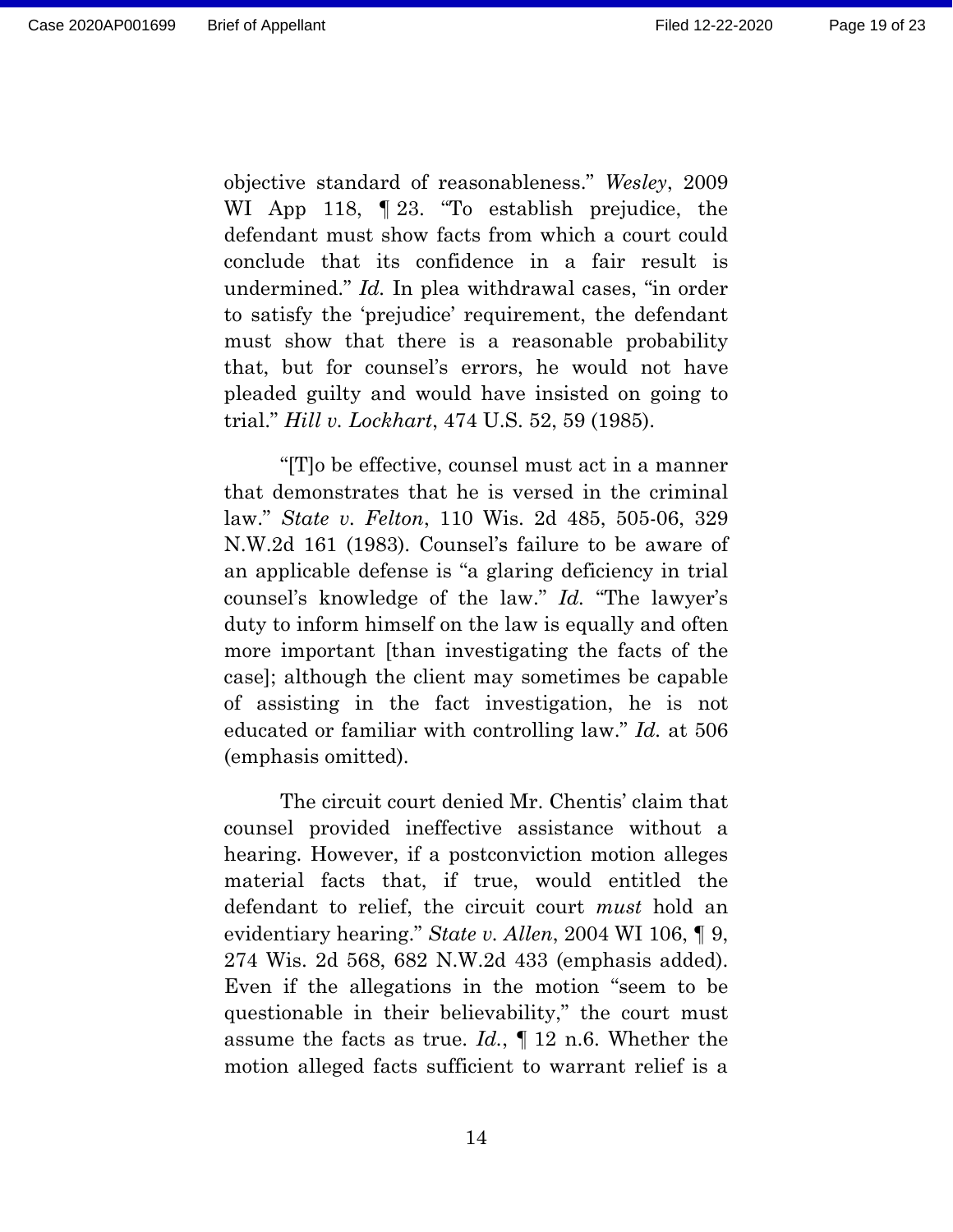question of law, which this court reviews de novo. *Id.*, ¶ 12.

> B. Trial counsel was ineffective for counseling Mr. Chentis into pleading to a charge that should have been dismissed for lack of evidence.

Here, counsel performed deficiently by failing to seek dismissal of the felony narcotic charge after receiving the exculpatory crime lab report. Counsel's failure to seek dismissal suggested that he was unfamiliar with *Kabat* and its applicability to this case. Constitutionally effective counsel would have sought dismissal of the felony charge because the crime lab report was completely exonerating. The white powder which formed the basis for the felony charge was not a controlled substance. And the only controlled substance—an unobservable amount of heroin in a metal cup—was so miniscule that its presence was "determined solely by the skill of the forensic chemist in isolating a trace of the prohibited narcotic in articles possessed by the defendant." *Kabat*, 76 Wis. 2d at 228.

Instead of seeking dismissal of the charged narcotics offense, counsel compounded his ineffectiveness by counseling Mr. Chentis to plead no contest to the residue in the metal cup. But, as argued above, that residue was insufficient as a matter of law to sustain Mr. Chentis' conviction. Counsel performed deficiently by failing to seek dismissal of a charge and instead counseling his client to plead no contest to a charge with no factual basis.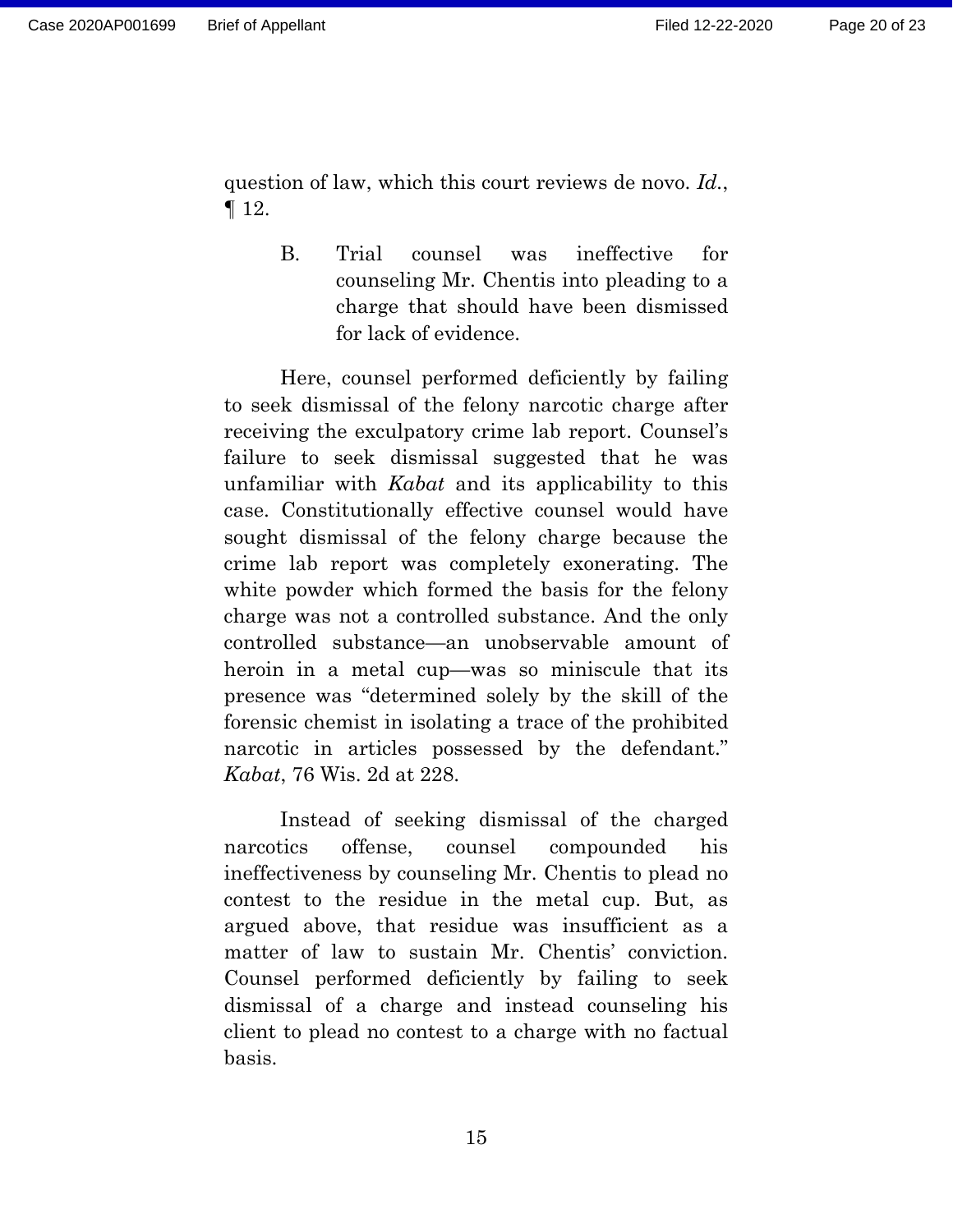Mr. Chentis was prejudiced by counsel's deficiency because there was a reasonable probability he would not have pleaded no contest to the felony count had his counsel properly had it dismissed. Mr. Chentis' postconviction motion alleged that he would testify that his attorney did not offer to seek dismissal of the felony charge after receiving the crime lab report. The motion further alleged that Mr. Chentis would not have pleaded guilty had his counsel successfully had the charge dismissed.

The circuit court found there was a factual basis for Mr. Chentis' plea, so it declined to hold a *Machner* hearing on this issue.<sup>2</sup> Although there could be no reasonable strategic basis for counsel to fail to seek dismissal of a meritless charge, this court should reverse for an evidentiary hearing to take testimony from trial counsel and determine whether the charge against Mr. Chentis must be dismissed for a lack of evidence.

 $<sup>2</sup>$  Mr. Chentis conceded that he could not prevail on his</sup> claim of ineffectiveness if the court concluded a factual basis existed to accept his no contest plea. Trial counsel could not be ineffective for failing to seek dismissal of a charge with a proper factual basis.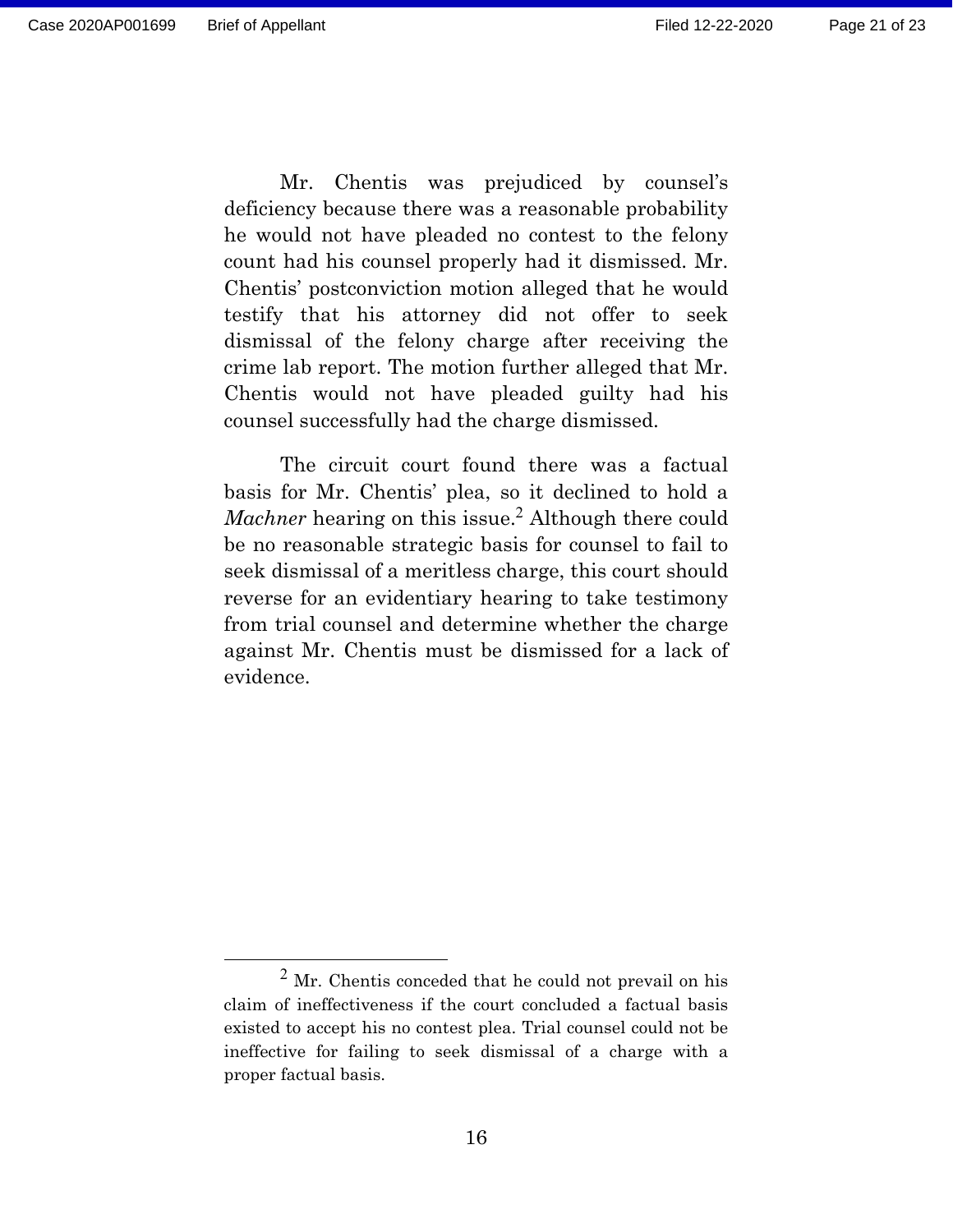### **CONCLUSION**

For the reasons argued above, Mr. Chentis asks that the court reverse the decision of the circuit court denying his postconviction motion, and remand with instructions that Mr. Chentis be permitted to withdraw his plea. Mr. Chentis further asks that the case be remanded for further proceedings to determine whether the charge must be dismissed under *Kabat*.

Dated this 22nd day of December, 2020.

Respectfully submitted,

*Electronically signed by Dustin C. Haskell*  DUSTIN C. HASKELL Assistant State Public Defender State Bar No. 1071804

Office of the State Public Defender 735 N. Water Street - Suite 912 Milwaukee, WI 53202-4116 (414) 227-4805 haskelld@opd.wi.gov

Attorney for Defendant-Appellant